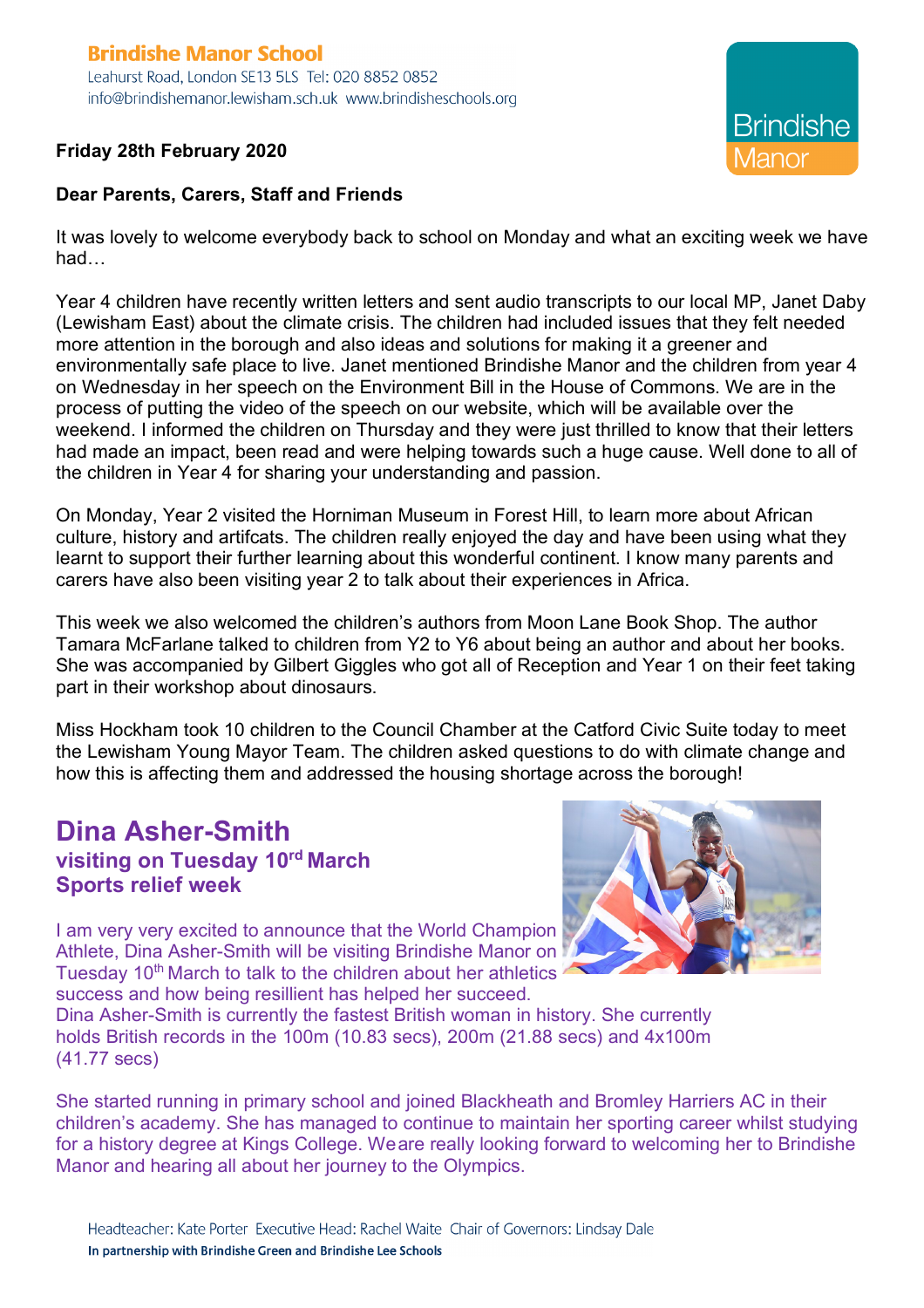#### **Coronavirus**

We recognise there is public anxiety around reported cases of Coronavirus in the UK and locally. Advice from Public Health England about the countries and areas with implications for returning travellers or visitors arriving in the UK can be found on this link.

https://www.gov.uk/government/publications/covid-19-specified-countries-and-areas/covid-19 specified-countries-and-areas-with-implications-for-returning-travellers-or-visitors-arriving-in-the-uk

If you become concerned or have any questions please contact the school office or speak to Clare Doran (AWSO).



# **Message from the PSFA**

After weeks of training, 43 members of the Brindishe Manor community will be running the Vitality Big Half https://www.thebighalf.co.uk/ on Sunday 1<sup>st</sup> March 2020.

We need your help in one of the following ways:

- 1) **Are you a keen runner?** Would you like to join the running team? 2 places have become available so if you are interested please let the school office know
- 2) **Sponsorship:** all 43 runners are raising money to support the development of the outdoor spaces at Brindishe Manor. If you are able to, a small donation would be gratefully received: https://localgiving.org/fundraising/BrindisheManor/ Last year we were able to secure match-funding from a company. If you know anyone who may be able to do this, please do let the office know
- 3) **Support on the day:** the runners will all be wearing Brindishe Manor t-shirts and would love to hear a clap or cheer to keep them going. For more information, please click on the following: https://www.thebighalf.co.uk/event-info/spectator-info/



**Attendance of the week…** Key Stage 1 – Ruby 99% Key Stage 2 - Opal 97%





## **Calling all creative writers in Y4 and 6**

Our Creative Writing Club takes place on Fridays after school from 3.15 – 4.15 pm and we have some spaces for next half term. If your child would like to join, please let the office know. The first session will be on Friday 6<sup>th</sup> March.

**Year 1 choir** will be starting again after half term on Thursdays from 3.15 – 4 pm. If your child was already a member, they will still have a place. If your child would like to join, please let the office know and they will let you know if there are any available spaces. The first session will be on Thursday  $5<sup>th</sup>$ March.

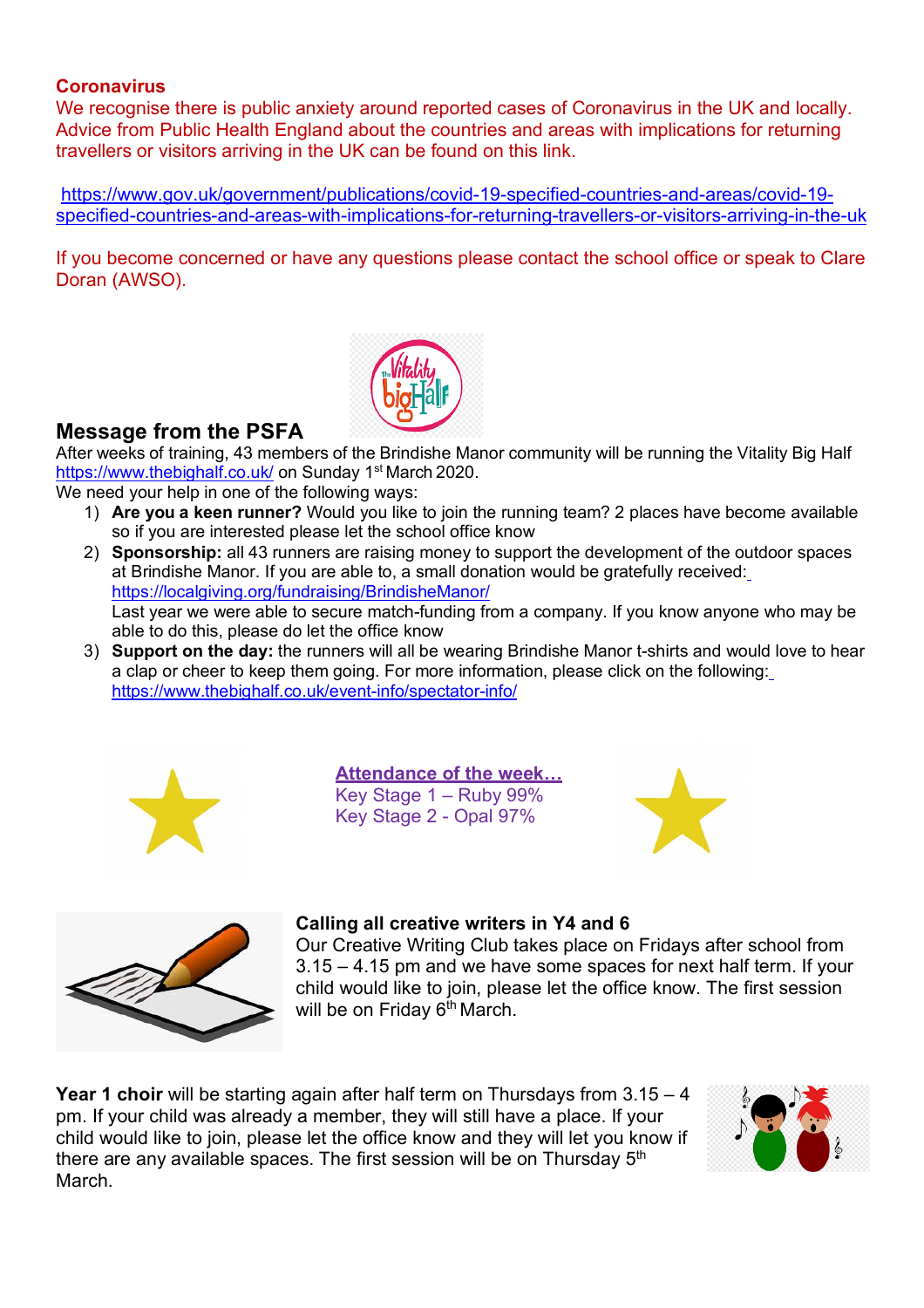Rights Respecting at Brindishe Manor. Article 31 (leisure, play and culture) Every child has the right to relax, play and take part in a wide range of cultural and artistic activities.

This week, the Rights Respecting Team ran an assembly that introduced the new Playground Charter to the children. They asked them what would make a

good playtime and linked it with articles from the United Nations Convention on the Rights of a Child.



#### **Dates for your diary**

**Monday 2nd - 6th March** – school journey, Isle of Wight **Thursday 5th March –** World Book Day **Monday 9th – 13th March –** Sports relief week

Please be reminded that the Government announced last year that the early **May bank holiday** would this year be moved from Monday **May** 4th to **Friday May 8th,** to mark the 75th anniversary of VE Day.

## **The 2020-2021 term dates are available on our website.**

Enjoy the weekend!

Kate Porter Headteacher

**Nursery** - Welcome back after the Half Term. We have all been very excited to continue our activities in class. We have been focusing on the number 3 and building a new small world setting to tell the story of the Three Billy Goats Gruff. We took turns to act out the story, changed our voices and thought of the actions to match the words. On Tuesday we made pancakes. All the children were able to add ingredients, mix the batter and flip their own pancakes. We had it with lemon and sugar. We talked about how the mixture changes when heat is added. You can talk to your child about how heat changes things like bread (toast), chocolate (melting), water (ice) and raw eggs (boiled, cooked or fried). We also recapped the sounds s, a, t, p, i, n. From next week, we will start to look at how we can combine some of these sounds to make sensible words. We had a chance to talk to the children about how to use tissues appropriately when sneezing, using their hands in front of their mouth when coughing and washing their hands with soap and water afterwards. (Catch it, bin it, kill it)

**Reception -** We had a fantastic dinosaur adventure with Gilbert and Tamara from Moon Lane Books. They really made *Dylan's Amazing Dinosaurs* come alive for us and we were all very inspired by the session.

We really enjoyed writing our own dinosaur sound poem with Year 1:

#### **Dinosaur Roar**

Dinosaur roar Dinosaur growl Dinosaur chomp Dinosaur hoot

Dinosaur stomp Dinosaur BASH!

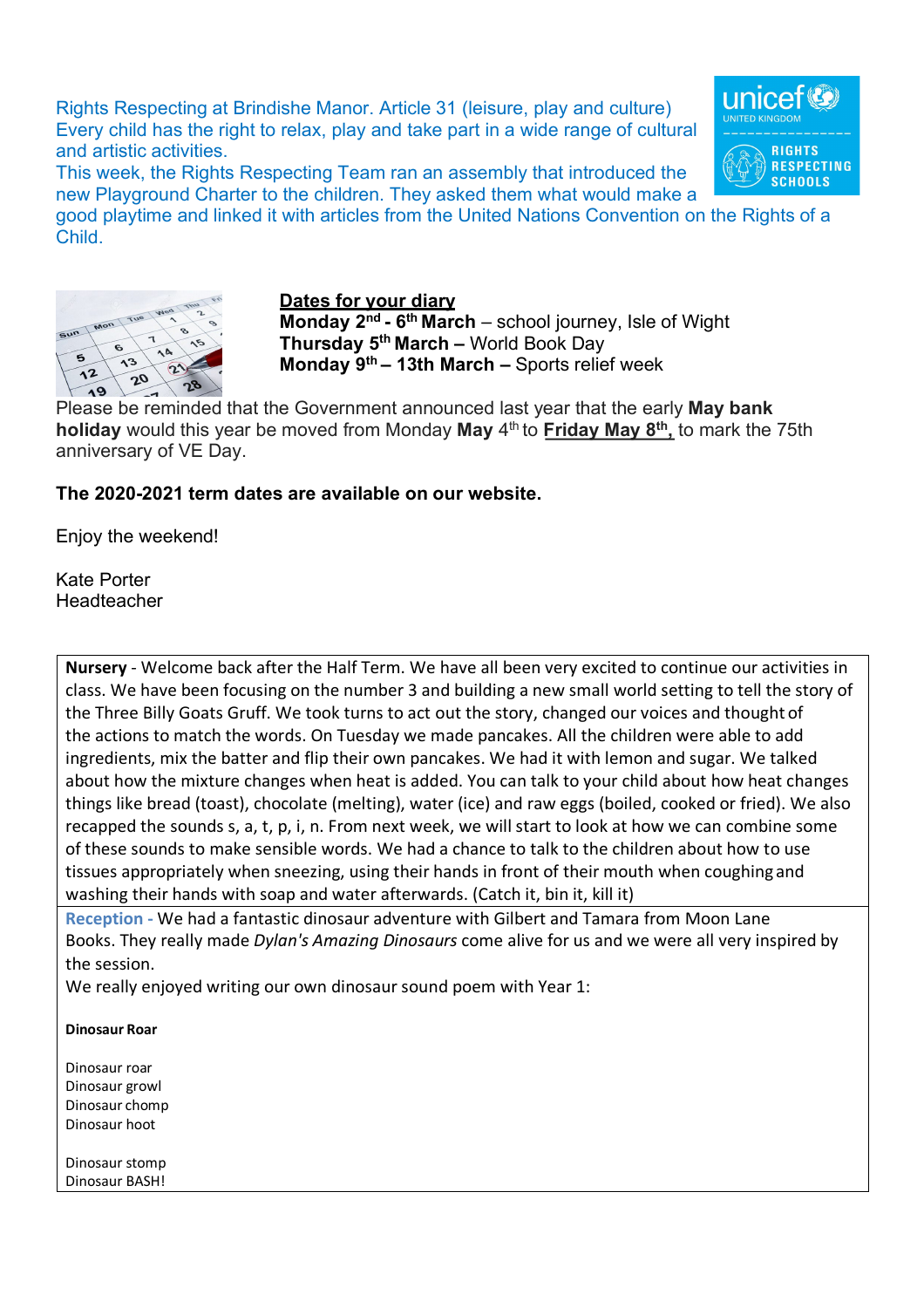Dinosaur scratch Dinosaur rustle

Dinosaur swish Dinosaur THWACK! Dinosaur slam Dinosaur crash

Dinosaur snore zzzzzzzz

Thank you so much to Alex from Emerald's daddy who came in to be our first Secret Reader on Wednesday. Don't forget to sign up at the office (but remember, shhhh - it's a secret, so please don't tell your child!)

We've been thinking about recycling and sustainability and have begun making our own recycled paper as part of the school Earth Fest project. In phonics, we have been learning new digraphs *ai* and *ee* and practising segmenting words for spelling using our sound-talk. In maths, we have been comparing numbers to 10 and using the mathematical language *more than, fewer than* and *the same as.*

**Year 1** have enjoyed a very artistic week! Jasper class has been delving into the world of woodwork, creating beautiful pieces of art using wood and string. Onyx class has started a unit 'The Artist In Me' and have enjoyed an in-depth artist study of Vincent Van Gogh. This week we focused on his many paintings of flowers and tried sketching some still-life flowers ourselves!

In maths, Year One has continued to explore place value, using base ten to partition numbers into tens and ones. In science we will begin exploring the world of plants in the coming weeks - just in time to watch the bulbs spring up in the gardens!

Year 2 started the new term with an exciting trip to the Horniman Museum and Gardens. Despite the unpleasant weather, the children thoroughly enjoyed the day exploring the different galleries and taking part in the African workshop. Thank you so much to the parents/carers who helped us on the day. We have started learning about the Great Fire of London. This week in history we looked at what London in the 17th century was like and found ways in which it has changed.

For home learning, we would like the children to prepare a leaflet/poster/presentation on one of the London's landmarks, i.e. St.Paul's Cathedral or London Eye.

**Year 3 -** This week in Pearl class we have been exploring the features of a biography; we read Roald Dahl's biography to help us create our own checklist. We also came up with a bank of questions which we thought would gather the most information from a person about their life. Sapphire class have been learning about the features of a diary entry as we will be writing our own diary entries about Howard Carter's great discovery of Tutankhamen's tomb.

In science we have started our new topic 'Animals, including humans'. As part of this topic we will be learning about a balanced diet and the benefits of exercise. Next week we will be taking part in the daily mile 3 days a week, each morning we will run/jog/walk for 15 minutes per day and observe whether this improves our concentration and fitness. This will last for 5 weeks so we can conduct an observation over time. In maths we have been solving word problems by applying our understanding of a written division method.

**Year 4** have some exciting news! Before half-term, Amber class and Topaz class wrote persuasive speeches and letters to our local MP Janet Daby. This week Janet herself has called Miss Porter to tell us that she used our speeches and letters when she brought up the issue of climate change at the Houses of Parliament this week. She was so impressed with the children's knowledge and passion for the subject and she agreed that she and the government needed to do more to tackle global warming. She even sent us a video of her talking about the letters and speeches during her talk in parliament and we hope you will see this as well.

Amber class have begun writing their own narratives based on our class novel 'Race to the Frozen North' by Catherine Johnson, whilst Topaz class have been writing biographies of William Kamwamba. In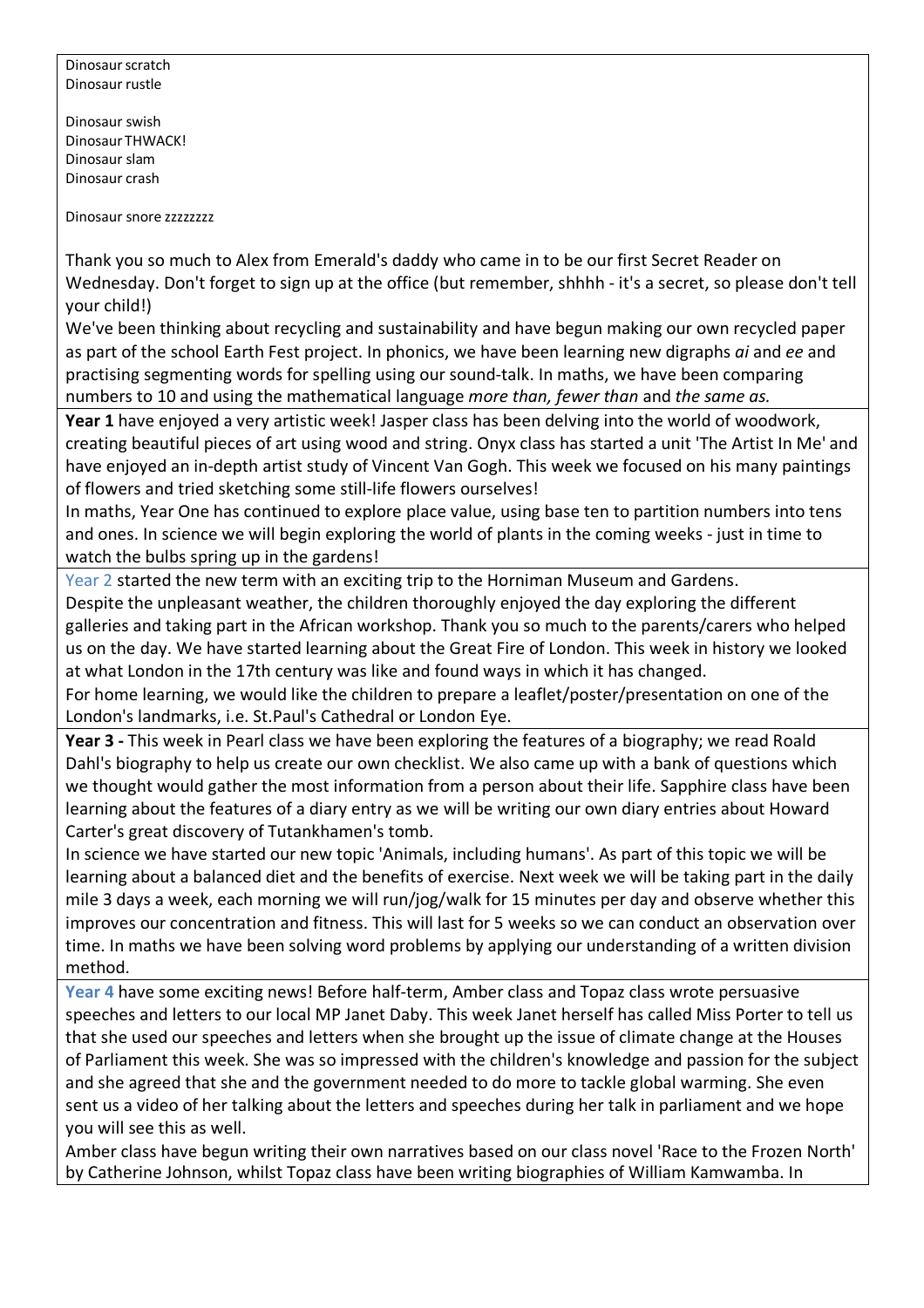science, both classes have been investigating which objects and materials work to light up an electrical circuit and why. The children have also begun to think about stop-frame animation and we hope our learning about this will also form part of the whole-school Art exhibition in March.

**Year 5 -** This half term, Year 5 are continuing to learn about Ancient Greece. This week, we've started our own Trojan horse sculpture as part of the whole school art exhibition which will take place in March. If you have any old plastic at home (bottle lids, small, old toys etc) that you could bring in, it would be greatly appreciated.

In maths, we have begun to learn about ratio. As this is a new mathematical concept for a lot of us, we've spent time identifying ratios in everyday problems, as well as using simplifying ratios to solve word problems. Ask your child if they can identify any examples of ratios being used in news stories, when adapting recipes or examples of offers when shopping. In English, the children have published their own information leaflets about the Greek mythical creatures they've created and have spent time researching information on Greek mythology to create their own myth, where this character will appear. At home, you and your child could look at examples of Greek myths that involve heroes such as "Jason and the Golden Fleece", "The Twelve Labours of Heracles" or "Perseus and the Gorgon's Head".

**Year 6** have written their own short stories this week, focusing on building tension and including a twist. 'I Used to Live Here Once' by Jean Rhys - a story set in Dominica in the Caribbean - was our starting point. We explored what made this story so effective; children thought about the use of tension and how this was subtly used throughout, building to a climatic cliffhanger at the end. We have been really impressed with the children's use of the past perfect tense along with them ensuring they have included a sense of familiarity of the setting. Although their stories have aspects of this, they also

included a sense of unease which added to the tension. They came up with wonderful ideas which made them very interesting to read. Please ask your child what their story is about.

Children going on School Journey next week need to bring their luggage and any medication to Central Hall on Monday morning.